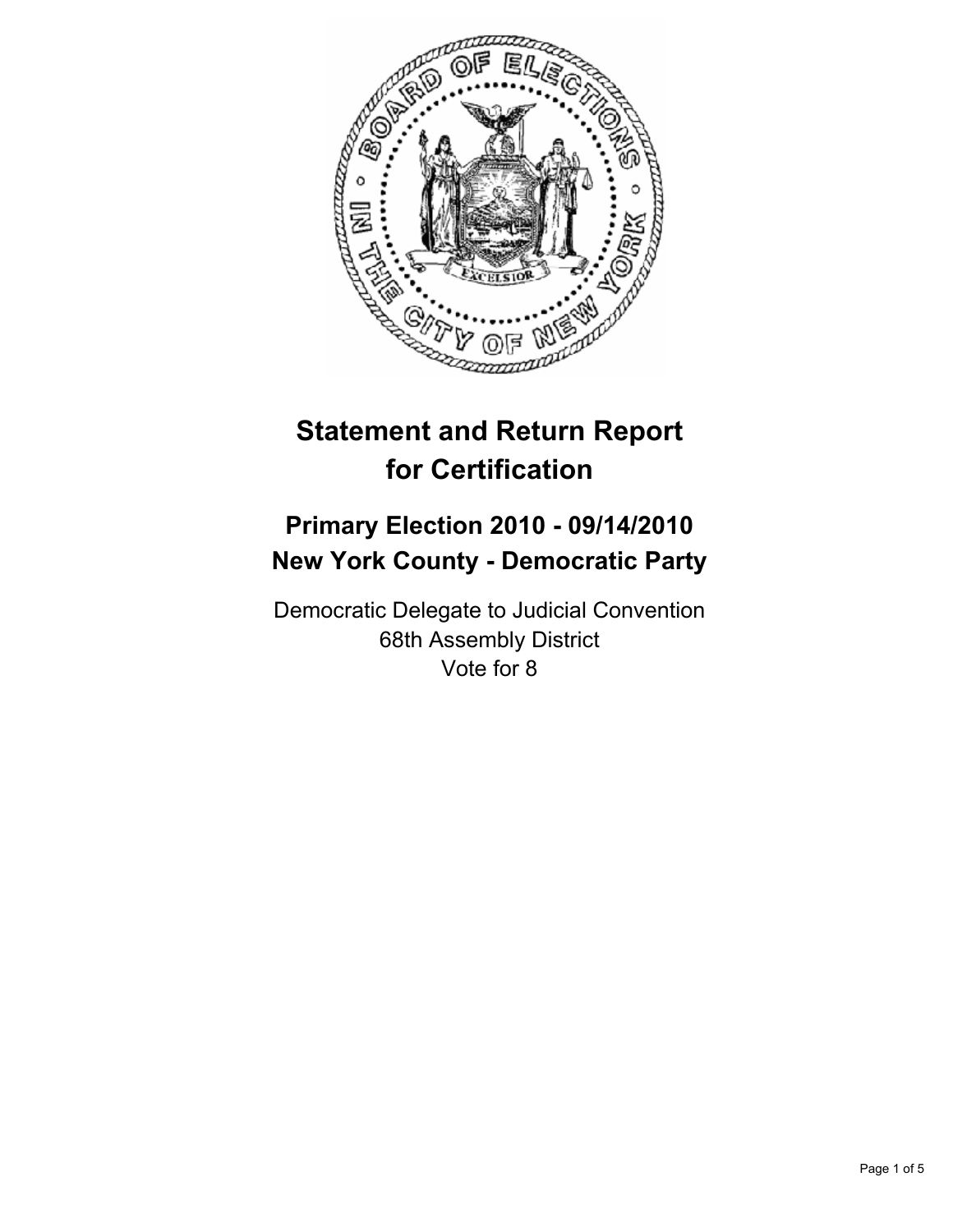

## **Assembly District 68**

| PUBLIC COUNTER                    | 8,479        |
|-----------------------------------|--------------|
| <b>EMERGENCY</b>                  | 19           |
| ABSENTEE/MILITARY                 | 207          |
| AFFIDAVIT                         | 172          |
| <b>KEITH LILLY</b>                | 1,718        |
| <b>CORDELL CLEARE</b>             | 1,406        |
| <b>HARRY RODRIGUEZ</b>            | 2,258        |
| ADAM CLAYTON POWELL               | 4,737        |
| <b>MARION L BELL</b>              | 2,129        |
| <b>DIANE GREEN</b>                | 2,122        |
| <b>JONATHAN AMENGUAL</b>          | 1,052        |
| <b>JOHNNY RIVERA</b>              | 1,976        |
| YESENIA CONCEPCION                | 1,159        |
| <b>ELSIE ENCARNACION</b>          | 1,178        |
| A. JOHNSON (WRITE-IN)             | 1            |
| ALVIN JOHNSON (WRITE-IN)          | 2            |
| ANOTADO (WRITE-IN)                | $\mathbf{1}$ |
| <b>BERNICE FOREMAN (WRITE-IN)</b> | 1            |
| <b>BUGS BUNNY (WRITE-IN)</b>      | 1            |
| CANDIDATO ANOTADO (WRITE-IN)      | 1            |
| CHARLES B. RANGEL (WRITE-IN)      | 1            |
| CHARLES BARON (WRITE-IN)          | 2            |
| CHARLES RANGALL (WRITE-IN)        | $\mathbf{1}$ |
| CHARLES RANGEL (WRITE-IN)         | 2            |
| CHARLIE RANGEL (WRITE-IN)         | 1            |
| CHEIKH (WRITE-IN)                 | 1            |
| CHERYL PEMERT (WRITE-IN)          | 1            |
| CRAIG (WRITE-IN)                  | 1            |
| DANEL RIVERO (WRITE-IN)           | 1            |
| DAVID J REILLY (WRITE-IN)         | 1            |
| DEBORA QUINEZ (WRITE-IN)          | 1            |
| DOFFIN DUCK (WRITE-IN)            | $\mathbf 1$  |
| DONALD DUCK (WRITE-IN)            | 1            |
| E. ERICHSCAN (WRITE-IN)           | 1            |
| EDWARD GRES (WRITE-IN)            | 1            |
| ELIZER BERIEN (WRITE-IN)          | 1            |
| ELMER FUDD (WRITE-IN)             | 1            |
| ELSIE (WRITE-IN)                  | 1            |
| EMMA JACKSON (WRITE-IN)           | 1            |
| FERNANDO SALICRUP (WRITE-IN)      | 1            |
| GLUA PUZZANGHERA (WRITE-IN)       | 1            |
| <b>GWEN GOODWIN (WRITE-IN)</b>    | 1            |
| H. RODRIGUEZ (WRITE-IN)           | 1            |
| HENRY RODRIGUEZ (WRITE-IN)        | 1            |
| <b>IVETTE ZAYAS (WRITE-IN)</b>    | 1            |
| J. ROBERT RODIOLEE (WRITE-IN)     | 1            |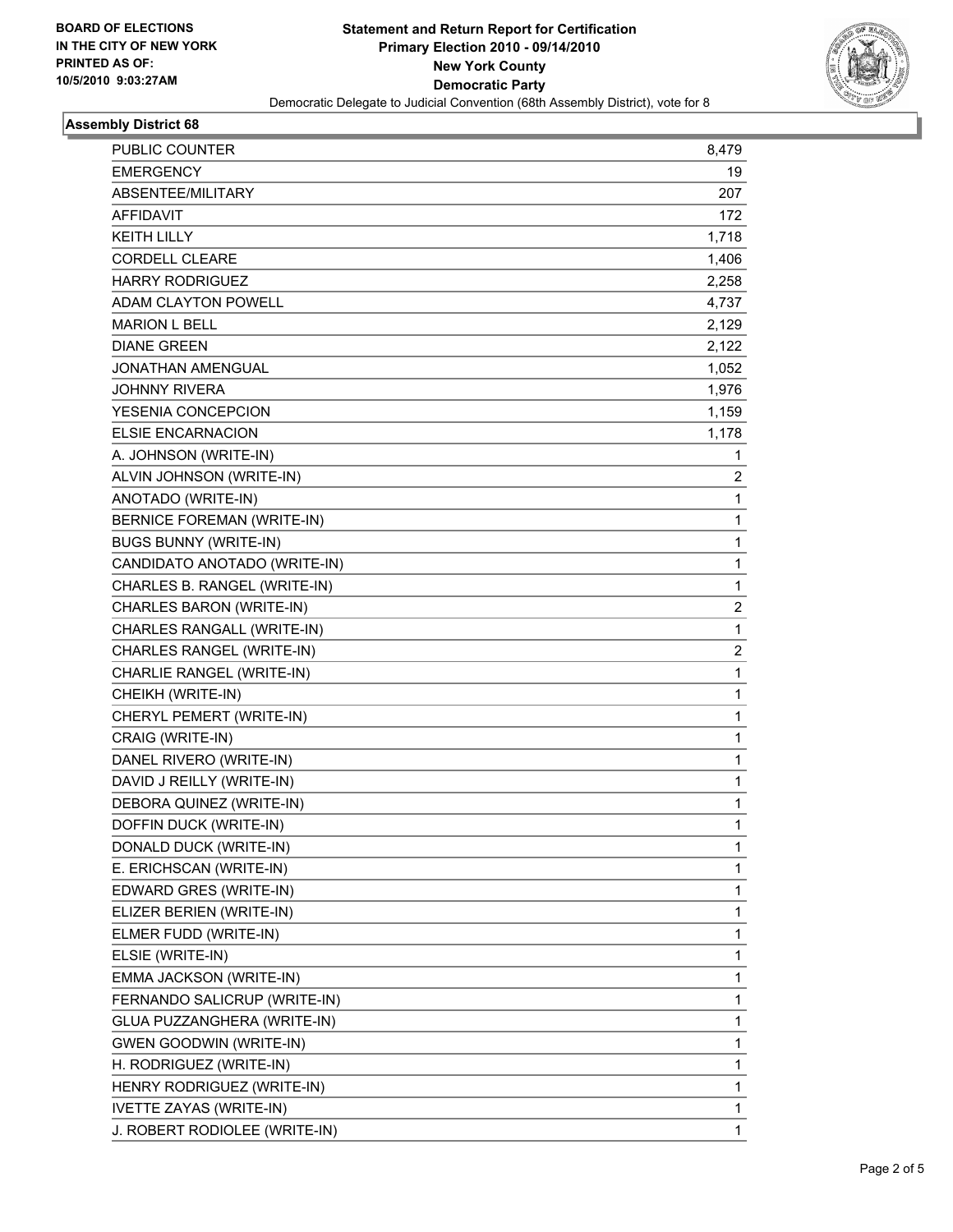

## **Assembly District 68**

| JOE (WRITE-IN)                   | 1      |
|----------------------------------|--------|
| JOHN RUIZ (WRITE-IN)             | 1      |
| JOHN SAUNDERS (WRITE-IN)         | 1      |
| JOHNNY REIE (WRITE-IN)           | 1      |
| JONATHAN (WRITE-IN)              | 1      |
| JOSE SERRANO (WRITE-IN)          | 1      |
| KATHLEEN RICE (WRITE-IN)         | 1      |
| KEITH (WRITE-IN)                 | 1      |
| LAURA BENITEZ (WRITE-IN)         | 4      |
| LAURA N BENITY (WRITE-IN)        | 1      |
| LISA PRESSLEY (WRITE-IN)         | 1      |
| MAGILLA THE GAILLA (WRITE-IN)    | 1      |
| MARION BILL (WRITE-IN)           | 1      |
| MARY URITA VIVERITO (WRITE-IN)   | 1      |
| MELISSA MARC VIVERITO (WRITE-IN) | 1      |
| MICKEY MOUSE (WRITE-IN)          | 1      |
| MIRIAM MANTILLA (WRITE-IN)       | 1      |
| NO NAME (WRITE-IN)               | 375    |
| PEANUT (WRITE-IN)                | 1      |
| PEGGY MORALES (WRITE-IN)         | 1      |
| RAMON A. DIAZ (WRITE-IN)         | 1      |
| RANGELL (WRITE-IN)               | 1      |
| ROBERT J RODRIGUEZ (WRITE-IN)    | 1      |
| ROBERT J. RODRIGUEZ (WRITE-IN)   | 3      |
| ROBERT RODRIGUEZ (WRITE-IN)      | 1      |
| RUTH HARRIS (WRITE-IN)           | 1      |
| SANG VASQUEZ (WRITE-IN)          | 1      |
| SAOOGE MCDUCK (WRITE-IN)         | 1      |
| SCOTT J. MUNSON (WRITE-IN)       | 1      |
| SCOTT KEATLAY (WRITE-IN)         | 1      |
| STEVE APEGER (WRITE-IN)          | 1      |
| SUE (WRITE-IN)                   | 1      |
| THOMAS DEEVY (WRITE-IN)          | 1      |
| VIRGINIA PARIS (WRITE-IN)        | 1      |
| <b>Total Votes</b>               | 20,183 |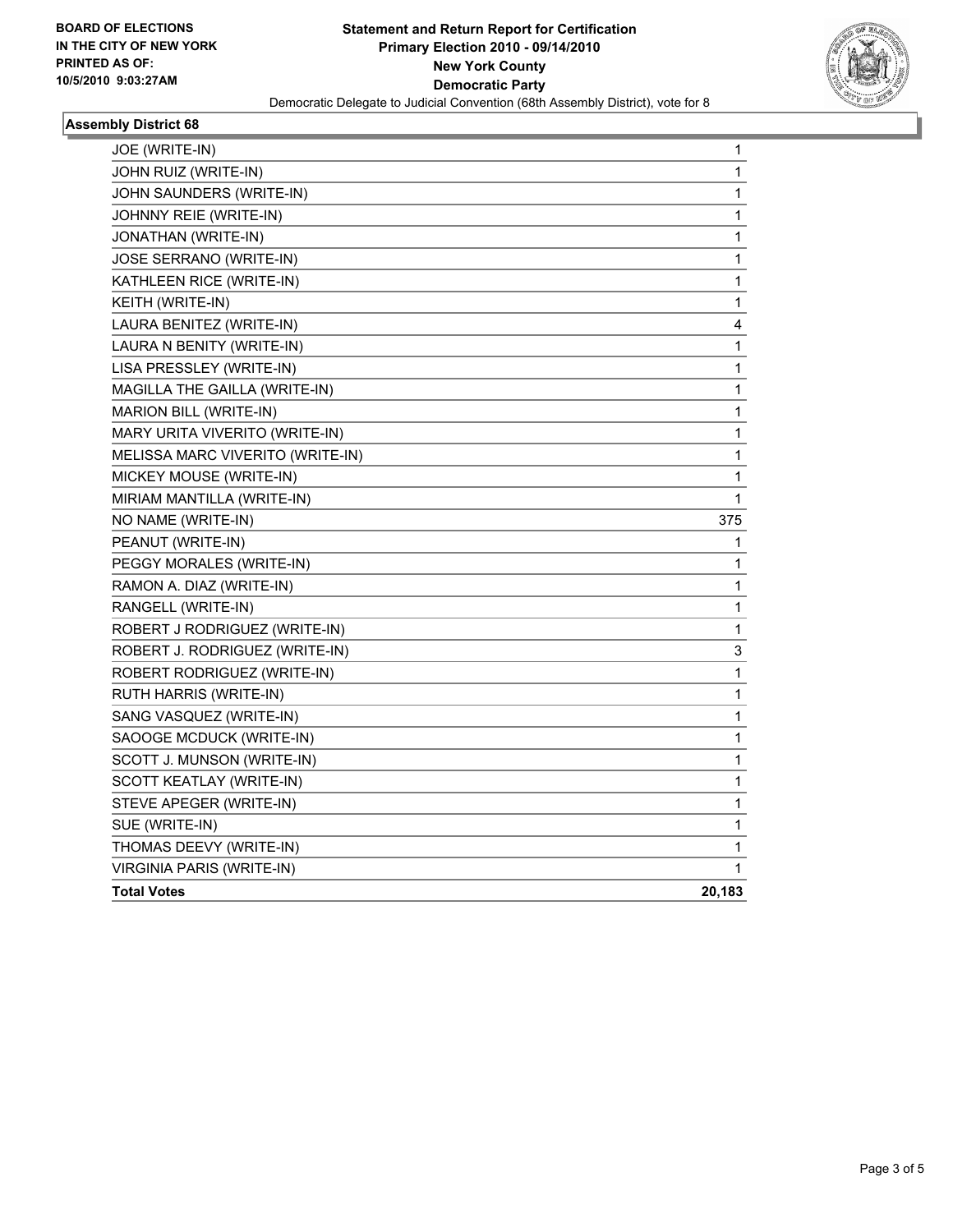

#### **Total for Democratic Delegate to Judicial Convention (68th Assembly District) - New York County**

| EMERGENCY<br>ABSENTEE/MILITARY<br>AFFIDAVIT<br><b>KEITH LILLY</b><br><b>CORDELL CLEARE</b><br><b>HARRY RODRIGUEZ</b><br><b>ADAM CLAYTON POWELL</b><br><b>MARION L BELL</b><br><b>DIANE GREEN</b><br>JONATHAN AMENGUAL<br><b>JOHNNY RIVERA</b><br>YESENIA CONCEPCION<br><b>ELSIE ENCARNACION</b><br>A. JOHNSON (WRITE-IN)<br>ALVIN JOHNSON (WRITE-IN)<br>ANOTADO (WRITE-IN)<br><b>BERNICE FOREMAN (WRITE-IN)</b><br><b>BUGS BUNNY (WRITE-IN)</b><br>CANDIDATO ANOTADO (WRITE-IN)<br>CHARLES B. RANGEL (WRITE-IN)<br>CHARLES BARON (WRITE-IN)<br>CHARLES RANGALL (WRITE-IN)<br>CHARLES RANGEL (WRITE-IN)<br>CHARLIE RANGEL (WRITE-IN)<br>CHEIKH (WRITE-IN)<br>CHERYL PEMERT (WRITE-IN)<br>CRAIG (WRITE-IN)<br>DANEL RIVERO (WRITE-IN)<br>DAVID J REILLY (WRITE-IN)<br>DEBORA QUINEZ (WRITE-IN)<br>DOFFIN DUCK (WRITE-IN)<br>DONALD DUCK (WRITE-IN)<br>E. ERICHSCAN (WRITE-IN)<br>EDWARD GRES (WRITE-IN)<br>ELIZER BERIEN (WRITE-IN)<br>ELMER FUDD (WRITE-IN)<br>ELSIE (WRITE-IN)<br>EMMA JACKSON (WRITE-IN)<br>FERNANDO SALICRUP (WRITE-IN)<br>GLUA PUZZANGHERA (WRITE-IN)<br><b>GWEN GOODWIN (WRITE-IN)</b><br>H. RODRIGUEZ (WRITE-IN)<br>HENRY RODRIGUEZ (WRITE-IN)<br><b>IVETTE ZAYAS (WRITE-IN)</b><br>J. ROBERT RODIOLEE (WRITE-IN) | PUBLIC COUNTER | 8,479          |
|----------------------------------------------------------------------------------------------------------------------------------------------------------------------------------------------------------------------------------------------------------------------------------------------------------------------------------------------------------------------------------------------------------------------------------------------------------------------------------------------------------------------------------------------------------------------------------------------------------------------------------------------------------------------------------------------------------------------------------------------------------------------------------------------------------------------------------------------------------------------------------------------------------------------------------------------------------------------------------------------------------------------------------------------------------------------------------------------------------------------------------------------------------------------------------------------------------------------------------------|----------------|----------------|
|                                                                                                                                                                                                                                                                                                                                                                                                                                                                                                                                                                                                                                                                                                                                                                                                                                                                                                                                                                                                                                                                                                                                                                                                                                        |                | 19             |
|                                                                                                                                                                                                                                                                                                                                                                                                                                                                                                                                                                                                                                                                                                                                                                                                                                                                                                                                                                                                                                                                                                                                                                                                                                        |                | 207            |
|                                                                                                                                                                                                                                                                                                                                                                                                                                                                                                                                                                                                                                                                                                                                                                                                                                                                                                                                                                                                                                                                                                                                                                                                                                        |                | 172            |
|                                                                                                                                                                                                                                                                                                                                                                                                                                                                                                                                                                                                                                                                                                                                                                                                                                                                                                                                                                                                                                                                                                                                                                                                                                        |                | 1,718          |
|                                                                                                                                                                                                                                                                                                                                                                                                                                                                                                                                                                                                                                                                                                                                                                                                                                                                                                                                                                                                                                                                                                                                                                                                                                        |                | 1,406          |
|                                                                                                                                                                                                                                                                                                                                                                                                                                                                                                                                                                                                                                                                                                                                                                                                                                                                                                                                                                                                                                                                                                                                                                                                                                        |                | 2,258          |
|                                                                                                                                                                                                                                                                                                                                                                                                                                                                                                                                                                                                                                                                                                                                                                                                                                                                                                                                                                                                                                                                                                                                                                                                                                        |                | 4,737          |
|                                                                                                                                                                                                                                                                                                                                                                                                                                                                                                                                                                                                                                                                                                                                                                                                                                                                                                                                                                                                                                                                                                                                                                                                                                        |                | 2,129          |
|                                                                                                                                                                                                                                                                                                                                                                                                                                                                                                                                                                                                                                                                                                                                                                                                                                                                                                                                                                                                                                                                                                                                                                                                                                        |                | 2,122          |
|                                                                                                                                                                                                                                                                                                                                                                                                                                                                                                                                                                                                                                                                                                                                                                                                                                                                                                                                                                                                                                                                                                                                                                                                                                        |                | 1,052          |
|                                                                                                                                                                                                                                                                                                                                                                                                                                                                                                                                                                                                                                                                                                                                                                                                                                                                                                                                                                                                                                                                                                                                                                                                                                        |                | 1,976          |
|                                                                                                                                                                                                                                                                                                                                                                                                                                                                                                                                                                                                                                                                                                                                                                                                                                                                                                                                                                                                                                                                                                                                                                                                                                        |                | 1,159          |
|                                                                                                                                                                                                                                                                                                                                                                                                                                                                                                                                                                                                                                                                                                                                                                                                                                                                                                                                                                                                                                                                                                                                                                                                                                        |                | 1,178          |
|                                                                                                                                                                                                                                                                                                                                                                                                                                                                                                                                                                                                                                                                                                                                                                                                                                                                                                                                                                                                                                                                                                                                                                                                                                        |                | 1              |
|                                                                                                                                                                                                                                                                                                                                                                                                                                                                                                                                                                                                                                                                                                                                                                                                                                                                                                                                                                                                                                                                                                                                                                                                                                        |                | $\overline{2}$ |
|                                                                                                                                                                                                                                                                                                                                                                                                                                                                                                                                                                                                                                                                                                                                                                                                                                                                                                                                                                                                                                                                                                                                                                                                                                        |                | 1              |
|                                                                                                                                                                                                                                                                                                                                                                                                                                                                                                                                                                                                                                                                                                                                                                                                                                                                                                                                                                                                                                                                                                                                                                                                                                        |                | 1              |
|                                                                                                                                                                                                                                                                                                                                                                                                                                                                                                                                                                                                                                                                                                                                                                                                                                                                                                                                                                                                                                                                                                                                                                                                                                        |                | 1              |
|                                                                                                                                                                                                                                                                                                                                                                                                                                                                                                                                                                                                                                                                                                                                                                                                                                                                                                                                                                                                                                                                                                                                                                                                                                        |                | 1              |
|                                                                                                                                                                                                                                                                                                                                                                                                                                                                                                                                                                                                                                                                                                                                                                                                                                                                                                                                                                                                                                                                                                                                                                                                                                        |                | 1              |
|                                                                                                                                                                                                                                                                                                                                                                                                                                                                                                                                                                                                                                                                                                                                                                                                                                                                                                                                                                                                                                                                                                                                                                                                                                        |                | $\overline{2}$ |
|                                                                                                                                                                                                                                                                                                                                                                                                                                                                                                                                                                                                                                                                                                                                                                                                                                                                                                                                                                                                                                                                                                                                                                                                                                        |                | 1              |
|                                                                                                                                                                                                                                                                                                                                                                                                                                                                                                                                                                                                                                                                                                                                                                                                                                                                                                                                                                                                                                                                                                                                                                                                                                        |                | 2              |
|                                                                                                                                                                                                                                                                                                                                                                                                                                                                                                                                                                                                                                                                                                                                                                                                                                                                                                                                                                                                                                                                                                                                                                                                                                        |                | 1              |
|                                                                                                                                                                                                                                                                                                                                                                                                                                                                                                                                                                                                                                                                                                                                                                                                                                                                                                                                                                                                                                                                                                                                                                                                                                        |                | 1              |
|                                                                                                                                                                                                                                                                                                                                                                                                                                                                                                                                                                                                                                                                                                                                                                                                                                                                                                                                                                                                                                                                                                                                                                                                                                        |                | 1              |
|                                                                                                                                                                                                                                                                                                                                                                                                                                                                                                                                                                                                                                                                                                                                                                                                                                                                                                                                                                                                                                                                                                                                                                                                                                        |                | 1              |
|                                                                                                                                                                                                                                                                                                                                                                                                                                                                                                                                                                                                                                                                                                                                                                                                                                                                                                                                                                                                                                                                                                                                                                                                                                        |                | 1              |
|                                                                                                                                                                                                                                                                                                                                                                                                                                                                                                                                                                                                                                                                                                                                                                                                                                                                                                                                                                                                                                                                                                                                                                                                                                        |                | 1              |
|                                                                                                                                                                                                                                                                                                                                                                                                                                                                                                                                                                                                                                                                                                                                                                                                                                                                                                                                                                                                                                                                                                                                                                                                                                        |                | 1              |
|                                                                                                                                                                                                                                                                                                                                                                                                                                                                                                                                                                                                                                                                                                                                                                                                                                                                                                                                                                                                                                                                                                                                                                                                                                        |                | $\mathbf{1}$   |
|                                                                                                                                                                                                                                                                                                                                                                                                                                                                                                                                                                                                                                                                                                                                                                                                                                                                                                                                                                                                                                                                                                                                                                                                                                        |                | 1              |
|                                                                                                                                                                                                                                                                                                                                                                                                                                                                                                                                                                                                                                                                                                                                                                                                                                                                                                                                                                                                                                                                                                                                                                                                                                        |                | $\mathbf{1}$   |
|                                                                                                                                                                                                                                                                                                                                                                                                                                                                                                                                                                                                                                                                                                                                                                                                                                                                                                                                                                                                                                                                                                                                                                                                                                        |                | 1              |
|                                                                                                                                                                                                                                                                                                                                                                                                                                                                                                                                                                                                                                                                                                                                                                                                                                                                                                                                                                                                                                                                                                                                                                                                                                        |                | 1              |
|                                                                                                                                                                                                                                                                                                                                                                                                                                                                                                                                                                                                                                                                                                                                                                                                                                                                                                                                                                                                                                                                                                                                                                                                                                        |                | 1              |
|                                                                                                                                                                                                                                                                                                                                                                                                                                                                                                                                                                                                                                                                                                                                                                                                                                                                                                                                                                                                                                                                                                                                                                                                                                        |                | 1              |
|                                                                                                                                                                                                                                                                                                                                                                                                                                                                                                                                                                                                                                                                                                                                                                                                                                                                                                                                                                                                                                                                                                                                                                                                                                        |                | 1              |
|                                                                                                                                                                                                                                                                                                                                                                                                                                                                                                                                                                                                                                                                                                                                                                                                                                                                                                                                                                                                                                                                                                                                                                                                                                        |                | 1              |
|                                                                                                                                                                                                                                                                                                                                                                                                                                                                                                                                                                                                                                                                                                                                                                                                                                                                                                                                                                                                                                                                                                                                                                                                                                        |                | 1              |
|                                                                                                                                                                                                                                                                                                                                                                                                                                                                                                                                                                                                                                                                                                                                                                                                                                                                                                                                                                                                                                                                                                                                                                                                                                        |                | 1              |
|                                                                                                                                                                                                                                                                                                                                                                                                                                                                                                                                                                                                                                                                                                                                                                                                                                                                                                                                                                                                                                                                                                                                                                                                                                        |                | 1              |
|                                                                                                                                                                                                                                                                                                                                                                                                                                                                                                                                                                                                                                                                                                                                                                                                                                                                                                                                                                                                                                                                                                                                                                                                                                        |                | $\mathbf{1}$   |
|                                                                                                                                                                                                                                                                                                                                                                                                                                                                                                                                                                                                                                                                                                                                                                                                                                                                                                                                                                                                                                                                                                                                                                                                                                        |                | 1              |
|                                                                                                                                                                                                                                                                                                                                                                                                                                                                                                                                                                                                                                                                                                                                                                                                                                                                                                                                                                                                                                                                                                                                                                                                                                        |                | $\mathbf{1}$   |